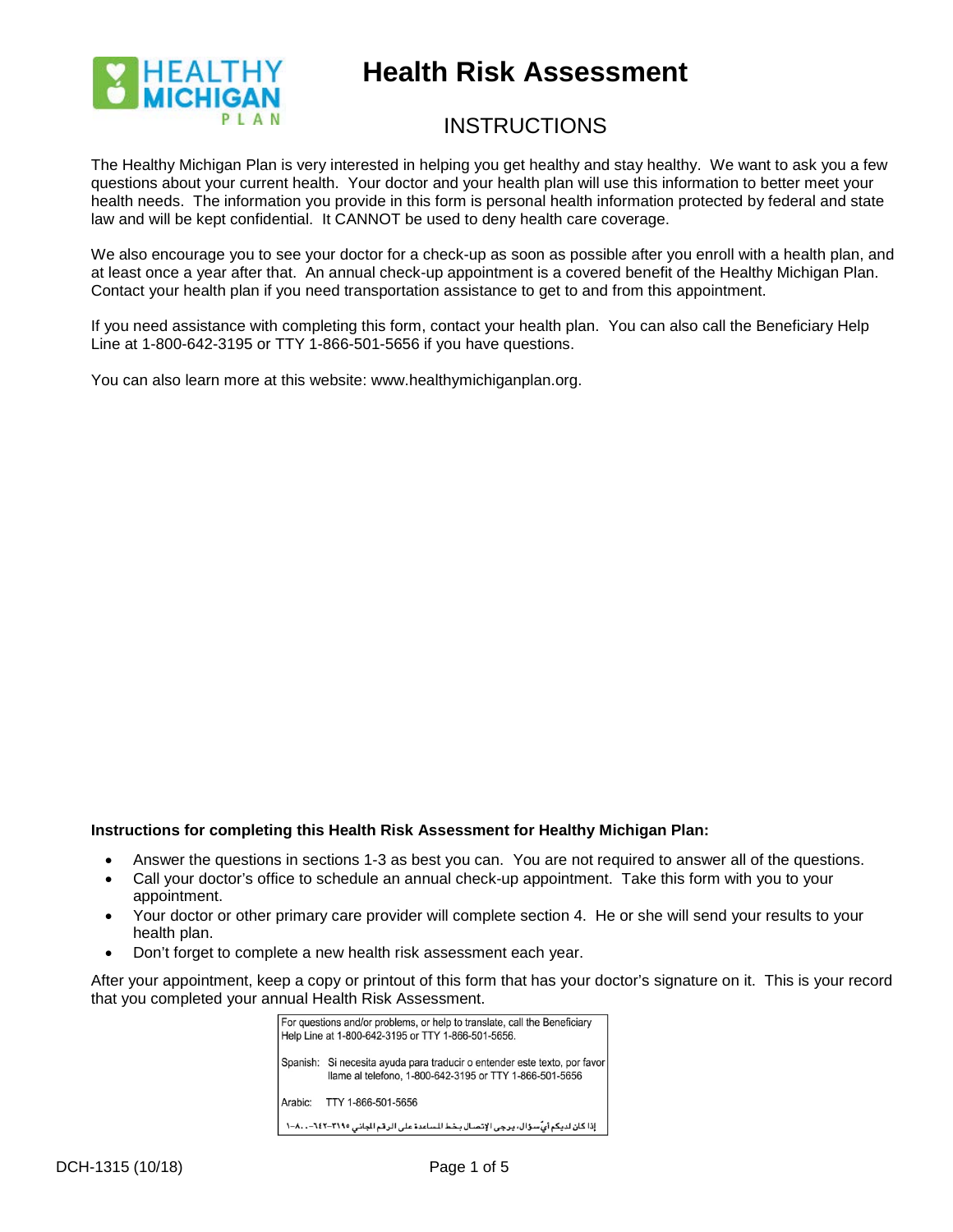

| First Name, Middle Name, Last Name, and Suffix<br>Date of Birth (mm/dd/yyyy) |                                                                                                                                                                                                                                                                                                                                 |       |                         |  |                                                |
|------------------------------------------------------------------------------|---------------------------------------------------------------------------------------------------------------------------------------------------------------------------------------------------------------------------------------------------------------------------------------------------------------------------------|-------|-------------------------|--|------------------------------------------------|
|                                                                              |                                                                                                                                                                                                                                                                                                                                 |       |                         |  |                                                |
| <b>Mailing Address</b>                                                       |                                                                                                                                                                                                                                                                                                                                 |       | Apartment or Lot Number |  | mihealth Card Number                           |
| City                                                                         | <b>State</b><br>Zip Code                                                                                                                                                                                                                                                                                                        |       | Phone Number            |  | Other Phone Number                             |
|                                                                              |                                                                                                                                                                                                                                                                                                                                 |       |                         |  |                                                |
|                                                                              |                                                                                                                                                                                                                                                                                                                                 |       |                         |  |                                                |
|                                                                              | SECTION 1 - Initial assessment questions (check one for each question)                                                                                                                                                                                                                                                          |       |                         |  |                                                |
| 1.                                                                           | Excellent<br>In general, how would you rate your health?                                                                                                                                                                                                                                                                        |       | Very Good               |  | Poor<br>Good<br>Fair                           |
| 2.                                                                           | Has a doctor told you that you have hearing loss or are deaf?                                                                                                                                                                                                                                                                   |       | No<br>Yes               |  |                                                |
| 3.                                                                           | (For women only) Are you currently pregnant?                                                                                                                                                                                                                                                                                    |       |                         |  | Yes $\Box$ No $\Box$ Not applicable (men only) |
| 4.                                                                           | In the last 7 days, how often did you exercise for at least 20 minutes in a day?<br>$\Box$ 3-6 days $\Box$ 1-2 days<br>Every day<br>0 days<br>Exercise includes walking, housekeeping, jogging, weights, a sport or playing with your kids. It can be done on the job,<br>℗<br>around the house, just for fun or as a work-out. |       |                         |  |                                                |
| 5.                                                                           | In the last 7 days, how often did you eat 3 or more servings of fruits or vegetables in a day?<br>$\Box$ 3-6 days $\Box$ 1-2 days $\Box$ 0 days<br>Every day<br>Each time you ate a fruit or vegetable counts as one serving. It can be fresh, frozen, canned, cooked or mixed with<br>(?)<br>other foods.                      |       |                         |  |                                                |
| 6.                                                                           | In the last 7 days, how often did you have (5 or more for men, 4 or more for women) alcoholic drinks at one<br>2-3 times a week<br>time?<br>Once a week<br>Never<br>℗<br>1 drink is 1 beer, 1 glass of wine, or 1 shot.                                                                                                         |       |                         |  | More than 3 times during the week              |
| 7.                                                                           | In the last 30 days have you smoked or used tobacco?<br>If YES, Do you want to quit smoking or using tobacco?<br>I am working on quitting or cutting back right now<br>Yes                                                                                                                                                      |       | No<br>Yes<br>No         |  |                                                |
| 8.                                                                           | How often is stress a problem for you in handling everyday things such as your health, money, work, or<br>relationships with family and friends?<br>Almost every day<br>Sometimes<br>Rarely                                                                                                                                     | Never |                         |  |                                                |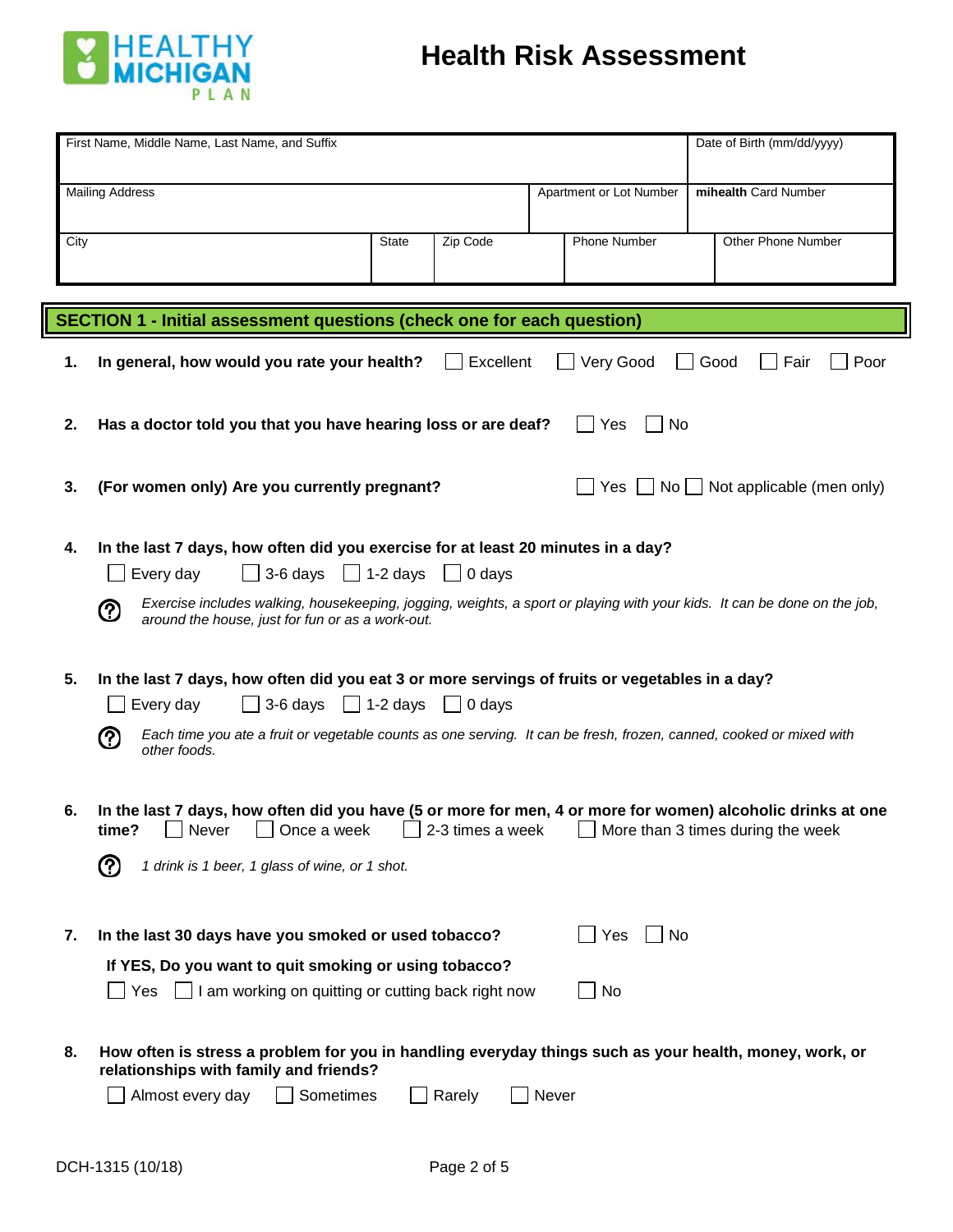

# **Health Risk Assessment**

|    | First Name, Middle Name, Last Name, and Suffix                                                                                                                                                          | mihealth Card Number                            |
|----|---------------------------------------------------------------------------------------------------------------------------------------------------------------------------------------------------------|-------------------------------------------------|
|    |                                                                                                                                                                                                         |                                                 |
|    |                                                                                                                                                                                                         |                                                 |
| 9. | Do you use drugs or medications (other than exactly as prescribed for you) which affect your mood or<br>Sometimes<br>help you to relax?<br>Almost every day<br>Rarely                                   | Never                                           |
|    | This includes illegal or street drugs and medications from a doctor or drug store if you are taking them differently than<br>℗<br>exactly how your doctor told you to take them.                        |                                                 |
|    | 10. Have you had a flu shot in the last year?<br>Yes<br>No                                                                                                                                              |                                                 |
|    | 11. How long has it been since you last visited a dentist or dental clinic for any reason?                                                                                                              |                                                 |
|    | Within the last year<br>Between 1-2 years<br>Never<br>$\mathbf{1}$                                                                                                                                      | Between 3-5 years $\parallel$ More than 5 years |
|    | 12. Do you have access to transportation for medical appointments?                                                                                                                                      |                                                 |
|    | <b>No</b><br>Sometimes, but it is not reliable<br>Yes                                                                                                                                                   |                                                 |
|    | Transportation could be your own car, a friend who drives you, a bus pass, or taxi. Your health plan can help you with a<br>(?)<br>ride to and from medical appointments.                               |                                                 |
|    | 13. Do you need help with food, clothing, utilities, or housing?<br>No<br>Yes                                                                                                                           |                                                 |
|    | This could be trouble paying your heating bill, no working refrigerator, or no permanent place to live.<br>(?)                                                                                          |                                                 |
|    | 14. A checkup is a visit to a doctor's office that is NOT for a specific problem. How long has it been since<br><b>your last checkup?</b> $\vert \cdot \vert$ Within the last year<br>Between 1-3 years | More than 3 years                               |

# **SECTION 2 - Annual appointment**

A routine checkup is an important part of taking care of your health. An annual check-up appointment is a covered benefit of the Healthy Michigan Plan and your health plan can help you with a ride to and from this appointment.

**Date of appointment:**

(mm/dd/yyyy)

**At my appointment, I would most like to talk with my doctor about:**

*An annual appointment gives you a chance to talk to your doctor and ask any questions you may have about your health including questions about medications or tests you might need.*

**Take this form to your check-up and complete the rest of the form with your doctor at this appointment.**

**②**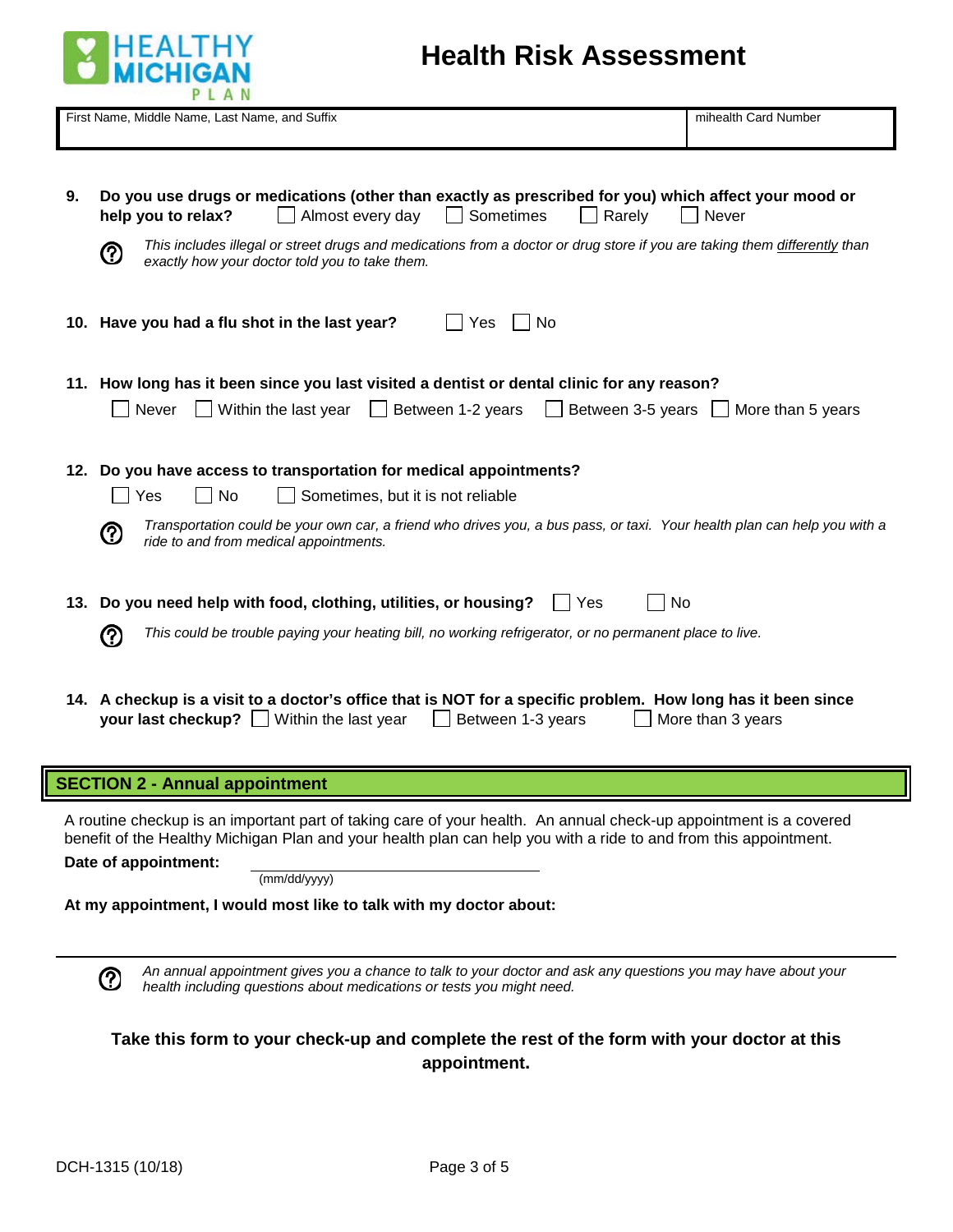

First Name, Middle Name, Last Name, and Suffix mithealth Card Number name of the International Mumber

# **Section 3 - Readiness to change**

**Your Healthy Behavior**

Small everyday changes can have a big impact on your health. Think about the changes you would be most interested in making over the next year**.** It is also important to get any health screenings recommended by your doctor.

Now that you have thought about your healthy behavior, answer questions 1 - 3. For each question, use the scale provided and pick a number from 0 through 5.

- **1. Thinking about your healthy behavior, do you want to make some small lifestyle changes in this area to improve your health?**
- **2. How much support do you think you would get from family or friends if they knew you were trying to make some changes?**
- **3. How much support would you like from your doctor your health plan to make these changes?**

| ,  |                                                  |                    |                             |                            |                                                                        |
|----|--------------------------------------------------|--------------------|-----------------------------|----------------------------|------------------------------------------------------------------------|
|    | changes now                                      | don't want to make | changes I can make          | I want to learn more about | Yes, I know the changes I<br>want to start making                      |
|    |                                                  |                    |                             |                            | 5                                                                      |
|    | I don't think family or<br>friends would help me |                    | I think I have some support |                            | Yes, I think family or<br>friends would help me                        |
| or |                                                  |                    |                             |                            | 5                                                                      |
|    | I do not want to be<br>contacted                 |                    | programs that can help me   | I want to learn more about | Yes, I am interested in<br>signing up for programs<br>that can help me |

# **Section 4 – To be completed by your primary care provider**

Primary care providers should fill out this form for Healthy Michigan Plan beneficiaries enrolled in Managed Care Plans only. Fill in the "Healthy Behaviors Goals Progress" question and select a "Healthy Behavior Goals" statement in discussion with your patient. Sign the Primary Care Provider Attestation, including the date of the appointment. Both parts of Section 4 must be filled in for the attestation to be considered complete.

### **Healthy Behaviors Goals Progress**

### **Did the patient maintain or achieve/make significant progress towards their selected health behavior goal(s) over the last year?**

 $\Box$  Not applicable – this is the first known Healthy Michigan Plan Health Risk Assessment for this patient.

```
 Yes
```
 $\Box$  No

 Patient had a serious medical, behavioral, or social condition or conditions which precluded addressing unhealthy behaviors.